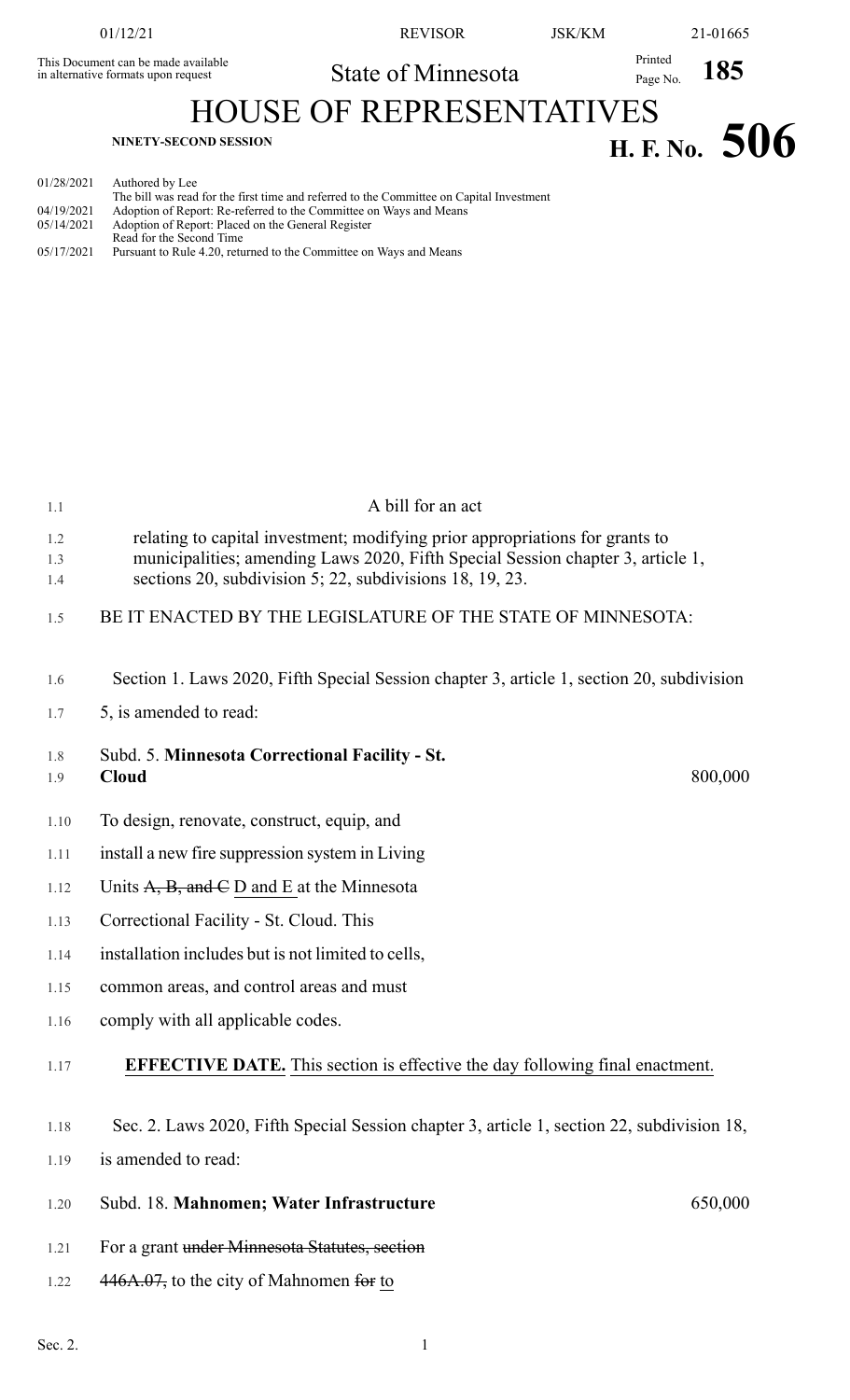- 2.1 construct improvements to the city's water
- 2.2 wastewater infrastructure. This grant is not
- 2.3 subject to the project priority list set forth in
- 2.4 Minnesota Statutes, section 446A.07,
- 2.5 subdivision 4.

#### 2.6 **EFFECTIVE DATE.** This section is effective the day following final enactment.

- 2.7 Sec. 3. Laws 2020, Fifth Special Session chapter 3, article 1, section 22, subdivision 19,
- 2.8 is amended to read:
- 2.9 Subd. 19. **Mahnomen; Drinking Water** 2.10 **Infrastructure**

1,250,000

24,027,000

- 2.11 For a grant under Minnesota Statutes, section
- 2.12  $446A.081$ , to the city of Mahnomen for to
- 2.13 construct improvements to the city's drinking
- 2.14 water infrastructure. This grant is not subject
- 2.15 to the project priority list set forth in
- 2.16 Minnesota Statutes, section 446A.081,
- 2.17 **subdivision 5.**

### 2.18 **EFFECTIVE DATE.** This section is effective the day following final enactment.

#### 2.19 Sec. 4. Laws 2020, Fifth Special Session chapter 3, article 1, section 22, subdivision 23,

2.20 is amended to read:

| 2.21 | Subd. 23. Oronoco; Regional Wastewater System |
|------|-----------------------------------------------|
|      | 2.22 Infrastructure Grant                     |

- 2.23 (a) Of this amount, \$1,350,000 is for a grant
- 2.24 to the city of Oronoco to acquire land and
- 2.25 easements, design, and engineer a wastewater
- 2.26 collection, conveyance, and treatment system
- 2.27 and associated water distribution
- 2.28 improvements to serve the city of Oronoco
- 2.29 and the region including the Oronoco Estates
- 2.30 Manufactured HomeCommunity. Any amount
- 2.31 remaining after completion of design,
- 2.32 engineering, and acquisition may be applied